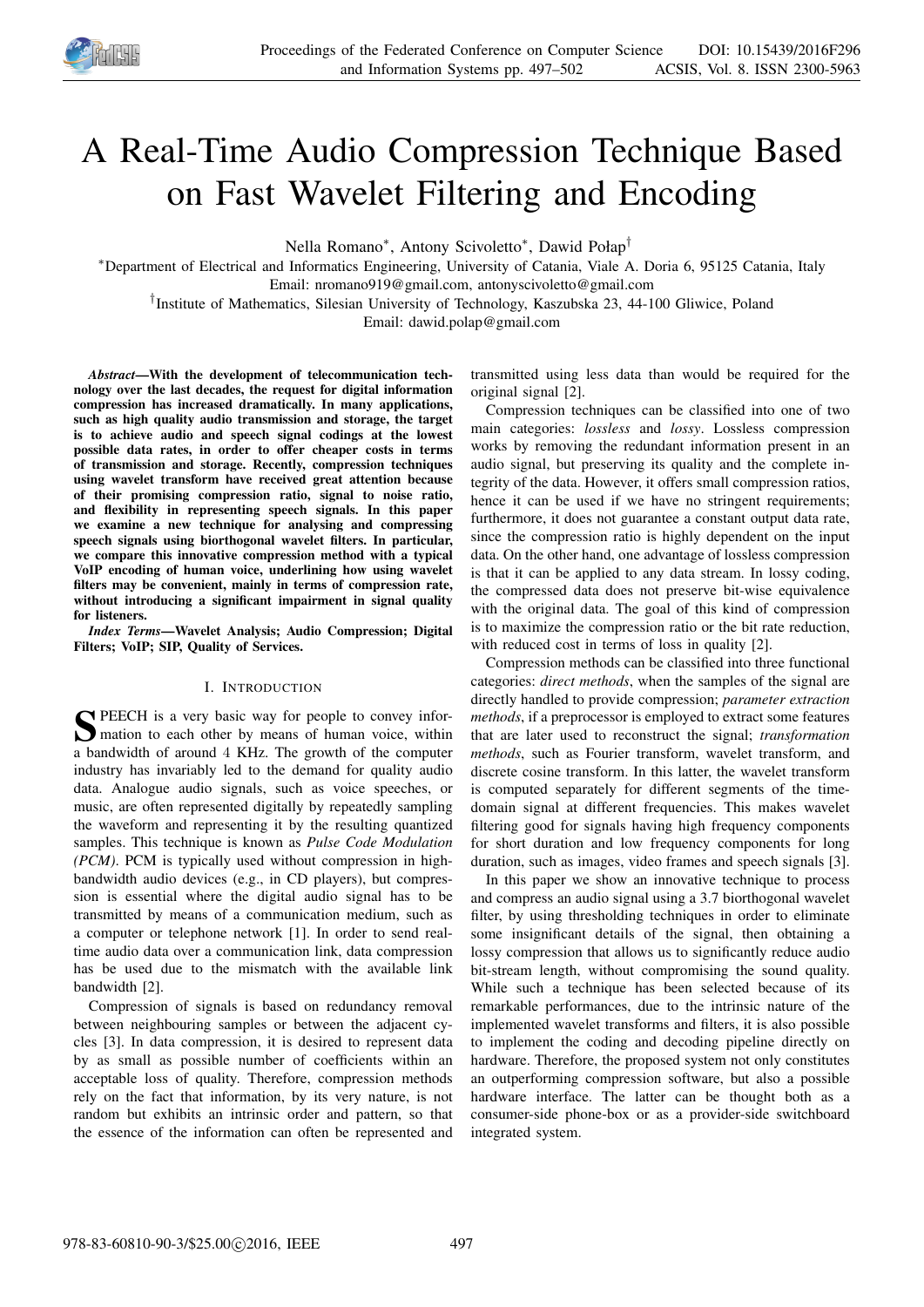# II. VOIP ENCODINGS

Nowadays, modern telecommunication is mainly based on the following steps: voice information is digitalised (by sampling), then encoded, and then transmitted as a packets stream [4].

# *A. Encoding*

The encoding process starts by producing digital "rough" results during the sampling phase, then normally reducing the bit rate (so, the bandwidth) of the sampled data through a suitable compression. There may be many coding techniques and among these we can mention:

- *Differences encodes*: if the next sample differs not much from the previous one, then we transmit the difference (which requires a lower number of bits) with respect to the original sample; a typical example is video encoding used in MPEG, which adopts a differential coding both regarding the previous frame and the next one [5].
- *Weighted encodes*: if certain samples are often present within the voice stream, we adopt a convention which codifies them through a smaller number of bits in order to save bandwidth (used e.g. in compression techniques such as ZIP) [5].
- *Loss encodes*: it is based on the principle that, for human ear, certain audio signals are practically ignored. This type of encoding causes such parts of signals to be erased, and the resulting encoding becomes leaner because there are less data to send (this technique is used in MP3 audio compression) [6].

With these techniques we can obtain significant signal compressions. Due to the various application fields, different types of codecs, characterised by different complexity, have been developed. In order to determine which of these should be used in a VoIP service, it is important to take into account the features in terms of bandwidth, encoding delay, and the voice quality reproduced on the receiving part. The main encoding used for the telephony transport on digital lines is the PCM, described in ITU-T G.711 recommendation, which produces a flow of 64 kbps [5]. This encoding is very simple and widespread (for the reasons mentioned above) particularly among telcos. The standard which offers the highest compression, maintaining good voice quality, is the DR SCS (Dual Rate Speech Coding Standard) or G.723. It can go up to speeds of 5.3 kbps, and is commonly adopted on videoconferencing systems over analog lines [5], [7].

Other popular voice coding standards for telephony and packet voice include [5]:

- G.711 Describes the 64 Kbps PCM voice coding technique outlined earlier; G.711-encoded voice is already in the correct format for digital voice delivery in the public phone network or through Private Branch eXchanges (PBXs);
- G.728 Describes a 16 Kbps low-delay variation of CELP voice compression;

• G.729 - Describes CELP compression that enables voice to be coded into 8 Kbps streams; two variations of this standard (G.729 and G.729 Annex A) differ largely in computational complexity, and both generally provide speech quality as good as that of 32 Kbps ADPCM.

# *B. Packets encoding*

While the previous steps (sampling and coding) can be partially used even on a digital telephone network, the packaging operation is peculiar to packet networks. A package, by its nature, is composed by a series of headers so that the package can reach properly the destination. These headers can not be eliminated; this fact implies they must be present independently from the number of packets sent and their size. In voice over IP, the typical header has a size of 58 bytes (18 bytes Ethernet, 20 bytes IP, UDP 8 bytes, 12 bytes RTP): if each package carried only one data byte, the efficiency would become equal to approximately 1.7%, as a voice stream at 64kbps would generate a traffic of 3.7Mbps. Unfortunately, it is not possible to use packages of arbitrary size, because by decreasing the package encoding time, the delay would increase. A reasonable packaging delay values are in the order of 20-40 ms [5].

Compression efficiency is possible, in this scenario, to work around the problems as well as with respect to the used bandwidth, if the compression is achieved by other coding techniques, such as wavelet compression.

# III. WAVELETS

In recent years, wavelet theory has been developed as a unifying framework for a large number of techniques for wave signal processing applications, such as multiresolution analysis, sub-band coding and wavelet series expansions [8]. The idea of analysing a signal at various time frequency scales with different resolutions has emerged independently in many mathematics, physics and engineering fields. In fact wavelet analysis is capable of revealing aspects of data that other signal analysis techniques cannot take into account, especially when breakdown points, discontinuities in higher derivatives, and other self-similarity occur. Furthermore, because it let us obtain a different representation of data than those offered by traditional techniques, it can help us to efficiently compress or de-noise a signal without any appreciable degradation [9], [10], [11]. A significant advantage of using wavelets for speech coding is that the compression ratio can easily be optimised, while most other techniques have fixed compression ratios keeping all the other parameters constant.

Wavelet analysis is the breaking up of a signal into a set of scaled and translated versions of an original wavelet. The wavelet transform of a signal decomposes the original signal into wavelets coefficients at different scales and positions.

#### *A. Wavelets in continuos domain*

Wavelets are continuos "basis" functions constructed in order to satisfy certain mathematical properties. A wavelet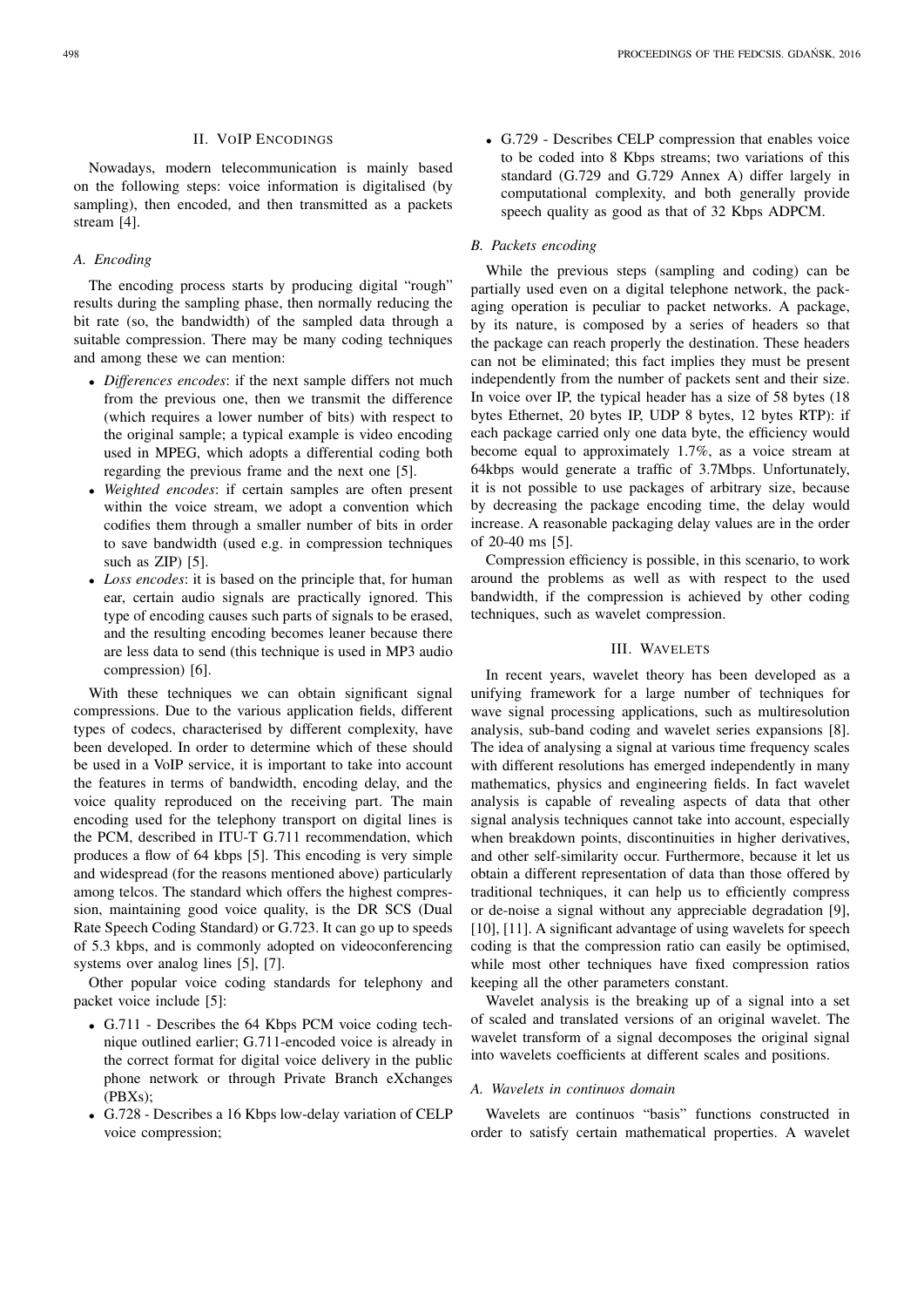is defined as a function  $\psi(x)$  which must be subject to the following constrains:

1) 
$$
\int_{-\infty}^{+\infty} \psi(x) dx = 0
$$
  
2) 
$$
\|\psi(x)\|^2 = \int_{-\infty}^{+\infty} \psi(x)\psi^*(x) dx = 1
$$

Moreover, a whole family of wavelet functions can be obtained by just shifting and scaling as:

$$
\psi_{j,k} = \sqrt{2^j} \ \psi(2^j t - k), \ \ i, j \in \mathbb{N} \tag{1}
$$

The idea behind wavelets is that by stretching and translating one such wavelet function  $\psi(t)$  (also called mother wavelet), we can represent a signal  $f(t) \in L^2(\mathbb{R})$  as:

$$
f(t) = \sum_{j,k} b_{j,k} \psi_{j,k}(t)
$$
 (2)

where  $b_{j,k}$  are called *wavelet coefficients* of the signal f in the wavelet basis given by the inner product of  $\psi_{i,k}$  [12]. The wavelet coefficients represent the original signal in the wavelet domain [10]. An advantage of wavelet transforms is that the windows vary.

# *B. Discrete Time Case*

In the discrete time case, two methods have been developed independently, namely *sub-band coding* (widely used in voice compression) and *multiresolution signal analysis*.

*1) Multiresolution analysis:* With this method we can derive a lower resolution signal by lowpass filtering with a halfband low-pass filtering having impulse response  $q(n)$ . This results in a signal  $y(n)$  where

$$
y(n) = \sum_{k=-\infty}^{k=+\infty} h(k) * f(2n - k)
$$
 (3)

Now based on subsampled version of  $f(n)$  we want to find an approximation,  $a(n)$ , of the original signal  $f(n)$ : this is done by inserting a zero between every sample, because we need a signal at the original scale for comparison. Therefore, there is some redundancy in the number of samples, which will be proven useful for compression.

*2) Sub-band coding schemes:* The idea behind this technique is based on the following methodology: a pair of filters are used, i.e. a low pass and a high pass filter; we decompose a sequence  $X(n)$  into two subsequences at half rate, or half resolution, and this by means of an orthogonal filter. This process can be iterated on either or both subsequences. In particular to obtain finer frequency resolution at lower frequencies, we iterate the scheme on the lower band only (see Figure 1). Thus, applying wavelet transform on a speech signal helps in compressing it to meet the stringent demands of bandwidth consumption while maintaining the quality and integrity of a signal [10].



Fig. 1: Filter bank tree of discrete wavelet transform implemented with two discrete time filters (low-pass and high-pass filter, respectively)

# *C. Biorthogonality*

The wavelet filter used in this work for audio signal compression is the 3.7 biorthogonal wavelet transform. A biorthogonal wavelet is a wavelet where the associated wavelet transform is invertible but not necessarily orthogonal; the first number indicates the order of the synthesis filter, while the second number refers to the order of the analysis filter. Even if frequency responses from biorthogonal filters may now not show any symmetry and the energy of the decomposed signal may also not equal the energy of the original signal, there are some reasons behind using biorthogonal wavelets, such as their compact support: this means we do not require IIR filters to approximate the signal. This fact is good because IIR filters are more difficult to treat and they also require extra computing power [12].

# IV. GPU PARALLEL COMPUTING WITH CUDA

The advent of multicore CPUs and many core GPUs have allowed the development of applications that transparently scale to take advantage of the increasing number of processor cores. Recently, the parallel programming field has seen an increasing success with the development of a novel technology, called Common Unified Device Architecture (CUDA).

#### *A. GPU architecture*

A CUDA-enabled GPU is composed of several MIMD (multiple instruction multiple data) multiprocessors that contain a set of SIMD (single instruction single data) processors. Each multiprocessor has a shared memory that can be accessed from each of its processors, and also shares a bigger global memory. Shared memory buffers reside physically on the GPU as opposed to residing in off-chip DRAM, so because of this, the latency to access shared memory tends to be far lower than typical buffers [13].

In CUDA programming model, an application consists of a *host* program that executes on the CPU and other parallel *kernel* programs executing on the GPU. A kernel program is executed by a set of parallel threads, where a thread is a subdivision of a process in two or more sub-processes, which are executed concurrently by a single processor. The host program can dynamically allocate device global memory to the GPU and copy data to/from such a memory from/to the memory on the CPU. Moreover, the host program determines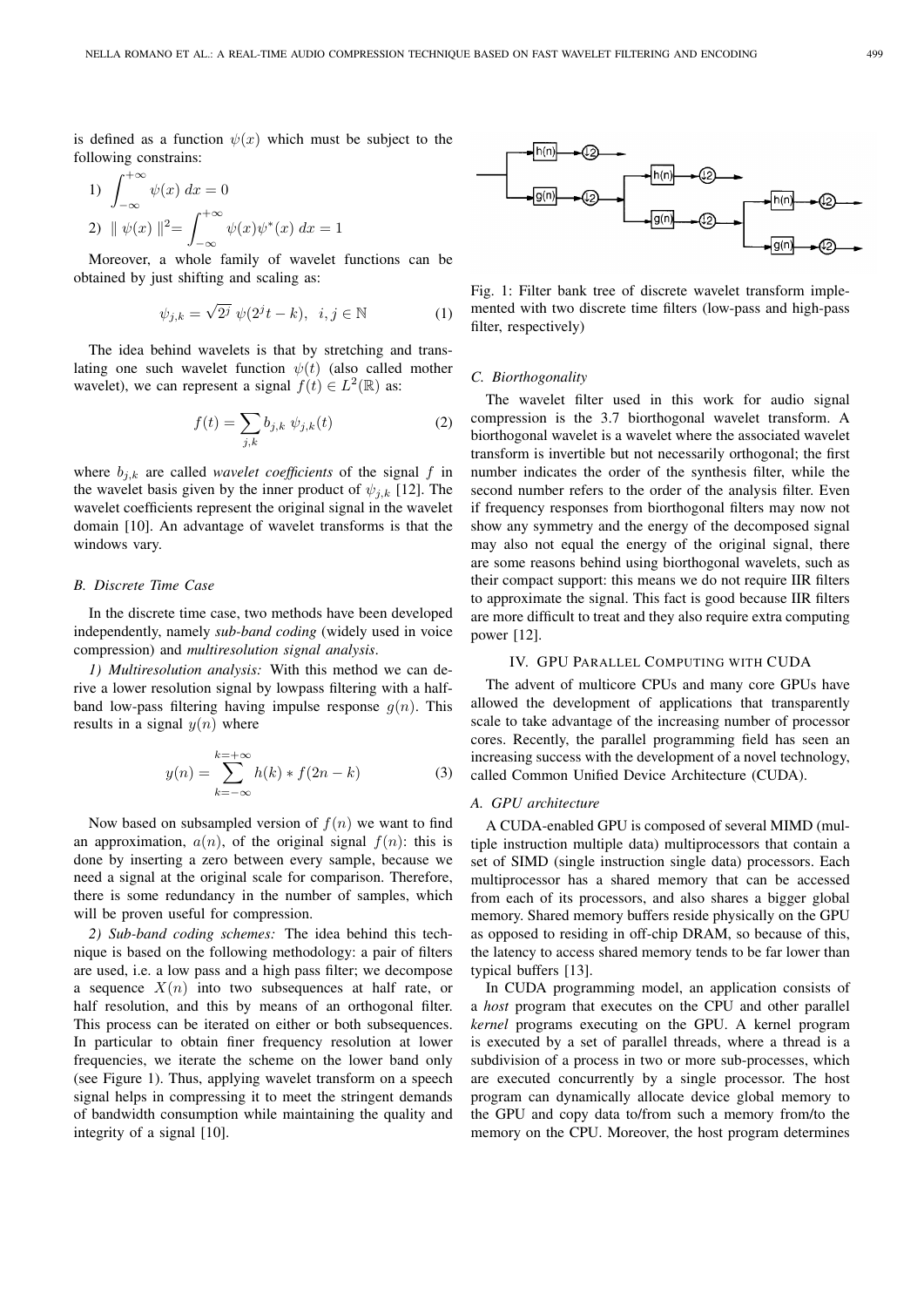Fig. 2: Comparison among parallel and sequential programs on PC and Server

the number of threads used to execute kernel. Set of threads are grouped in blocks, and each block shares its own memory. It follows also that interactions between CPU and GPU should be minimised in order to avoid communication bottlenecks and delays due to data transfers [14], [15], [16].

#### *B. Performing wavelet transforms on GPU*

Classical wavelet transform implementations can be too computationally costly to cater for real time systems, hence we have investigated a parallel and fast approach to the problem at hand. As we have shown in [12], it is possible to adopt a fast GPU-oriented processing system to obtain the wavelet decomposition within the speed requirements of a VoIP service.

Figure 2 shows CPUs and GPUs timing performances for a conventional host, named PC, and for a Server. PC has been equipped with an AMD Athlon 64X2 having CPU clock frequency up to 2.9 GHz and a NVIDIA GeForce GTX 480 GPU; in Server, instead, has been equipped with an Intel Xeon CPU having a clock frequency up to 3.4 GHz, and a NVIDIA Tesla Kepler K10 GPU with 1536 cores.

# V. WAVELET COMPRESSION

The goal of this work is to show the potential in terms of audio signals compression processed by wavelet filters. In particular, here we used a 3.7 biorthogonal wavelet filter. We will evaluate the wavelet compression efficiency and we will compare it with encoded audio trace through the typical PCM-16-bit VoIP standard at frequency of 8KHz. This analysis looks at both the quantitative aspects of encoding (the *compression factor*), and the audio quality perceived by listeners.

# *A. Experimental Setup*

Initially an audio signal has been imported as a simple numerical array, whose size and the sampling frequency are

fixed. In our setup, the audio signal has a duration of about 8 seconds and is sampled at a frequency of 22050 Hz. As explained in Section III, we know that, when we consider details with increasingly sample rate, the wavelet filter selects audio signal components which are at higher frequencies and which are characterised by a short time decay. These characteristics are typical of noise and background, therefore removable from the audio signal. It is then convenient to intervene more strongly on this portion of the information when coming to lossy compression. This result is achieved by appropriately setting thresholds. The detailed coefficients are removed from the last two sub-bands.

The result of superimposition between original and compressed signal is shown in Figure 3b. Once the two last sub-bands are removed, the coefficients set is compressed, taking also advantage of the zero-coefficients redundancy. As explained in Section III-B2, the sub-band coding process performs a dyadic signal processing. In other words, by the first subsampling cycle, we get a details vector, called *d1*, whose size is equal to half of original signal's size; for the second scale, a details vector *d2* is achieved, whose size will be equal to half of *d1* vector's size, i.e. one quarter (25 %) of the original signal size. Moreover, since we have suppressed the last two bands of the original signal, we take into account only the first quarter of the coefficient vector, because all other elements are consecutive zeros that were generated during the compression phase. Furthermore, the existence of other non-consecutive zeros inside the coefficient vector helps the compression further. Finally, we have compressed the coefficients using a gzip compressor. This final result is then transmitted by the VoIP client.

The reconstruction phase proceeds reversely to the compression stage: the starting point is the compressed data; the data stream is then decompressed with gzip. The decompressed data are initially incomplete, because we have to add zeros in order to reach the original size of the coefficients vector. In this way we can reconstruct the original digital signal.

## *B. Streams*

The presented procedure is recursively applied for audio results. In this paper, we have analysed audio tracks that have a minimum duration of 8 seconds and a maximum of 10 minutes. For each of them, we have taken into account:

- the size of starting file, saved in .wav format and sampled at 22050 Hz;
- the size of file encoded using the 16-bit PCM to 8 KHz VoIP standard;
- the size of gzip-compressed file after wavelet filtering.

From the comparison among these three quantities, for different audio traces durations, the final result is shown in Figure 4. By observing Figure 4, it is possible to note a marked difference in the occupied bandwidth between the first two audio signals, namely the original and the VoIP one, compared to the proposed results obtained by wavelet compression. We have determined that the VoIP standard can give a compression factor of about 4, while the wavelet filtering allows us to obtain

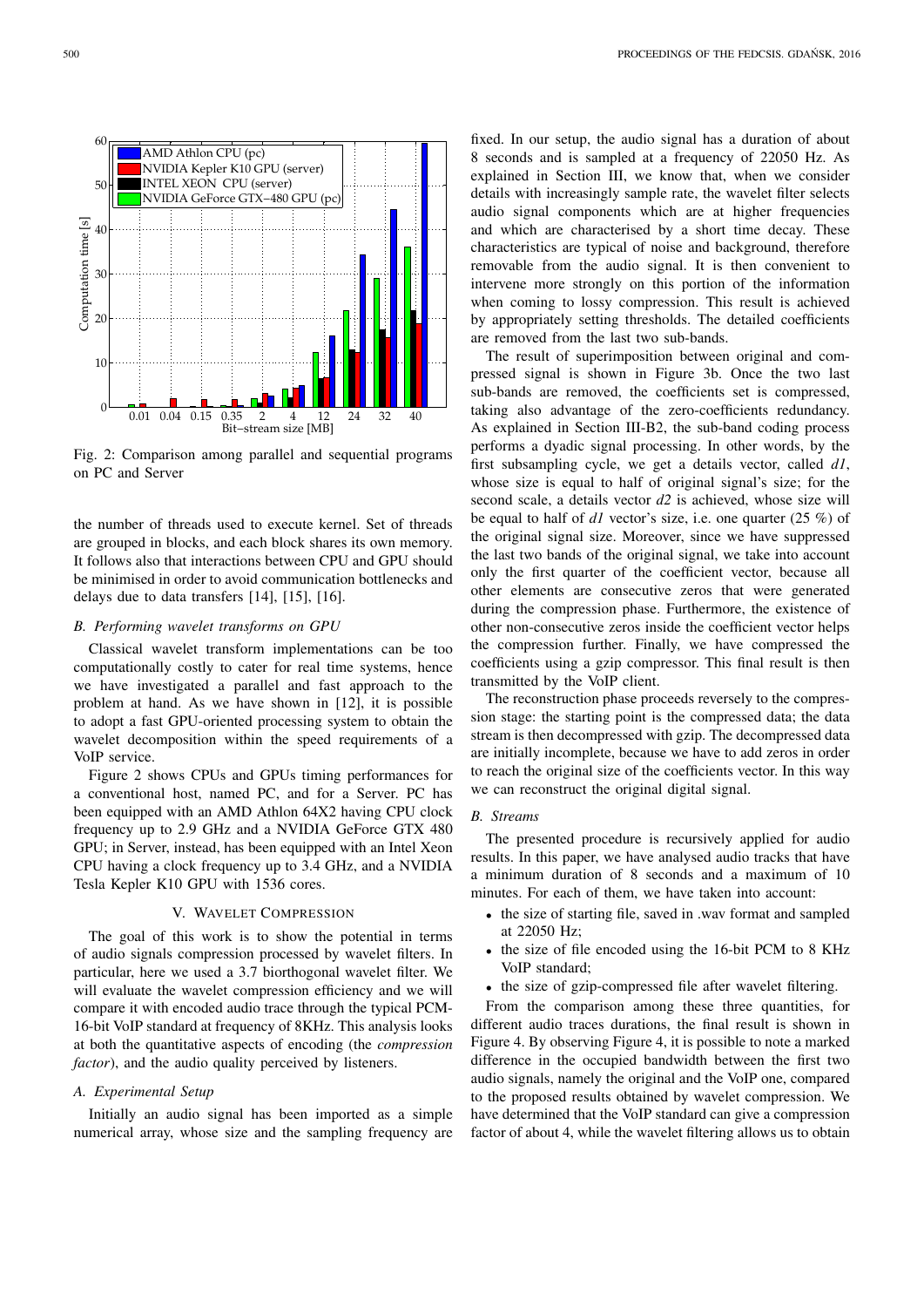

Fig. 3: Superimposition between original and wavelet compressed signal



Fig. 4: Comparison among different standard audio data encodings with respect to our proposed wavelet compressed format

a compressed file approximately 10 times smaller than the original one. Therefore, our approach can improve the standard VoIP protocol compression.

# VI. RELATED WORKS

Some works in the literature have analysed similar problems regarding audio compression techniques, and the relative loss of quality as well as regarding the delivery of content with limited network resources[17]. In [18] the authors use optimal adaptive wavelet selection and wavelet coefficients quantization procedures together with a dynamic dictionary approach. It takes advantages of the masking effect in human hearing.

They minimise the number of hits required to represent each frame of audio material at a fixed distortion level. In [19], the authors show that the WP decomposition provides sufficient resolution to extract the time-frequency characteristics of the input signal and the WP based audio compressor provides transparent sound quality at compression rates comparable to the MPEG compressor with less than one third of the computational effort.

In [20], the authors have proposed a novel filter bank scheme which switches between a MDCT and a wavelet filter bank based on signal characteristics. A tree structured wavelet filter bank with properly designed filters offers natural advantages for the representation of non-stationary segments, such as attacks.

Interesting results are usually achieved when using a neural network approach to retain the relevant information on huge amount of sparse data [21], [22], [23], and some experiments have been performed on the compression of images [24]. Moreover, several solutions have been proposed for separating the components representing neural networks and the logic using them [25], [26], [27], [28]. In [29], the authors have proposed to apply wavelet analysis and audio compress technology in audio watermarking. Their approach performs a wavelet transform to determine the local audio properties. In [30] the authors have provided a novel scheme to join the wavelet packets and perceptual coding to construct an algorithm that is well suited to high-quality audio transfer for internet and storage applications. Finally, in [31] the authors examined how a compression method employs an approximation of a psychoacoustic model for wavelet packet decomposition. It has a bit rate control feedback loop particularly well suited to matching the output bit rate of the data compressor to the bandwidth capacity of a communication channel.